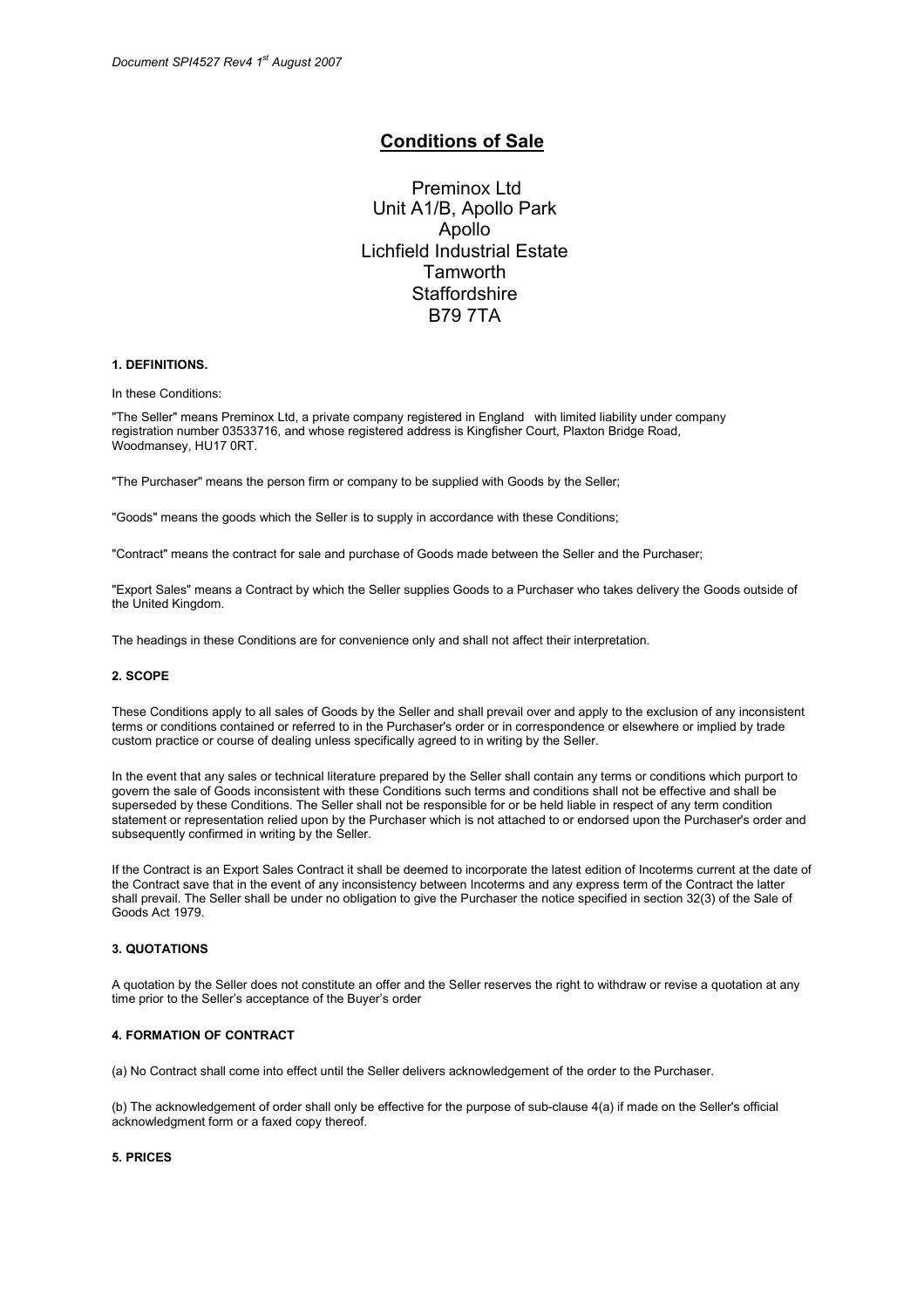(a) The prices payable for Goods shall be those charged by the Seller at the time of despatch. Unless otherwise stated the price is exclusive of any applicable value added tax.

(b) Any special packaging requested by the Purchaser shall be the subject of an additional charge at the Seller's discretion

(c) Unless otherwise agreed all prices quoted are exclusive of delivery charges and where the Seller agrees to deliver the Goods to an address specified by the Purchaser the Purchaser shall pay any reasonable delivery charge invoiced by the Seller.

(d) The Seller shall be entitled to add to the Contract price, where applicable, a charge for packing, delivery, insurance, testing costs and any other reasonable cost associated with the supply of the Goods.

# 6. TERMS OF PAYMENT

(a) Unless otherwise specified in writing by the Seller payment for Goods or any instalment thereof shall be made by the Purchaser within 30 days of the date upon which the Goods are delivered to or collected by the Purchaser notwithstanding that property in the Goods has not passed to the Purchaser.

(b) Subject to Condition 9 (Export Sales) and unless otherwise agreed by the Seller in writing, payment shall be due and payable without any deduction or set off.

(c) The Seller shall be entitled to submit its invoice with its delivery advice note or at any time afterwards save that where delivery has been postponed at the request of or by the default of the Purchaser, then the Seller may submit its invoice at any time after the Goods are ready for delivery or would have been ready in the ordinary course, but for the request or default of the Purchaser.

(d) No dispute arising under the Contract nor delays beyond the reasonable control of the Seller shall interfere with prompt payment in full by the Purchaser.

(e) In the event of default in payment by the Purchaser, the Seller shall be entitled, without prejudice to any other right or remedy:

(i) To suspend all further deliveries under this Contract and any other contract or contracts between the Seller and the Purchaser then current without notice; and/or

(ii) To charge interest on any amount outstanding at the rate of 2% per month, such interest being charged as a separate continuing obligation and not merging with any judgment; and/or

(iii) To serve notice on the Purchaser requiring immediate payment for all Goods supplied by the Seller under this and all other contracts with the Purchaser whether or not payment is otherwise due or invoiced.

(f) If it reasonably appears to the Seller that the Purchaser may be unable to pay his debts, the Seller will be entitled to demand proper security for payment of the Contract price prior to delivery, either by payment in cash or by a bank guarantee. If the Purchaser fails to give such security the Seller shall be entitled, without prejudice to its other rights or remedies, to cancel the Contract or to suspend deliveries at the Seller's option. The Seller shall not be liable in these circumstances for any damages, claims or expenses whatsoever.

### 7. DELIVERY

(a) Delivery times are not guaranteed. The Purchaser shall have no right to damages or to cancel the Contract for failure to meet any delivery time stated whatsoever the cause

(b) If the Purchaser refuses or fails to take delivery of Goods in accordance with the Contract the Seller shall be entitled to immediate payment in full for the Goods. The Seller shall be entitled to store at risk of the Purchaser any Goods which the Purchaser refuses or of which he fails to take delivery and the Purchaser shall become liable for the payment of all costs of such storage and any additional costs or carriage incurred as a result of such refusal or failure. Refusal by the Purchaser to take delivery will relieve the Seller from the obligation to make further deliveries without prejudice to the Seller's right to recover damages for such refusal. The Seller shall be entitled after the expiration of 28 days from the date on which the price became payable to dispose of the Goods in such manner as it may determine.

(c) Subject to the provisions of sub-Condition 7(e) (where applicable) the Goods shall unless delivered by the Seller's own transport or by a haulage company on behalf of the Seller be deemed to have been delivered and the risks therein to have passed to the Purchaser upon their transfer to a haulage company named by the Purchaser or two days after the Seller notifies the Purchaser that the Goods are available for collection whichever is the earlier.

(d) Where the Goods are to be delivered by the Seller's own transport or by a haulage company on behalf of the Seller the risk therein shall pass to the Purchaser upon delivery to the designated point of delivery.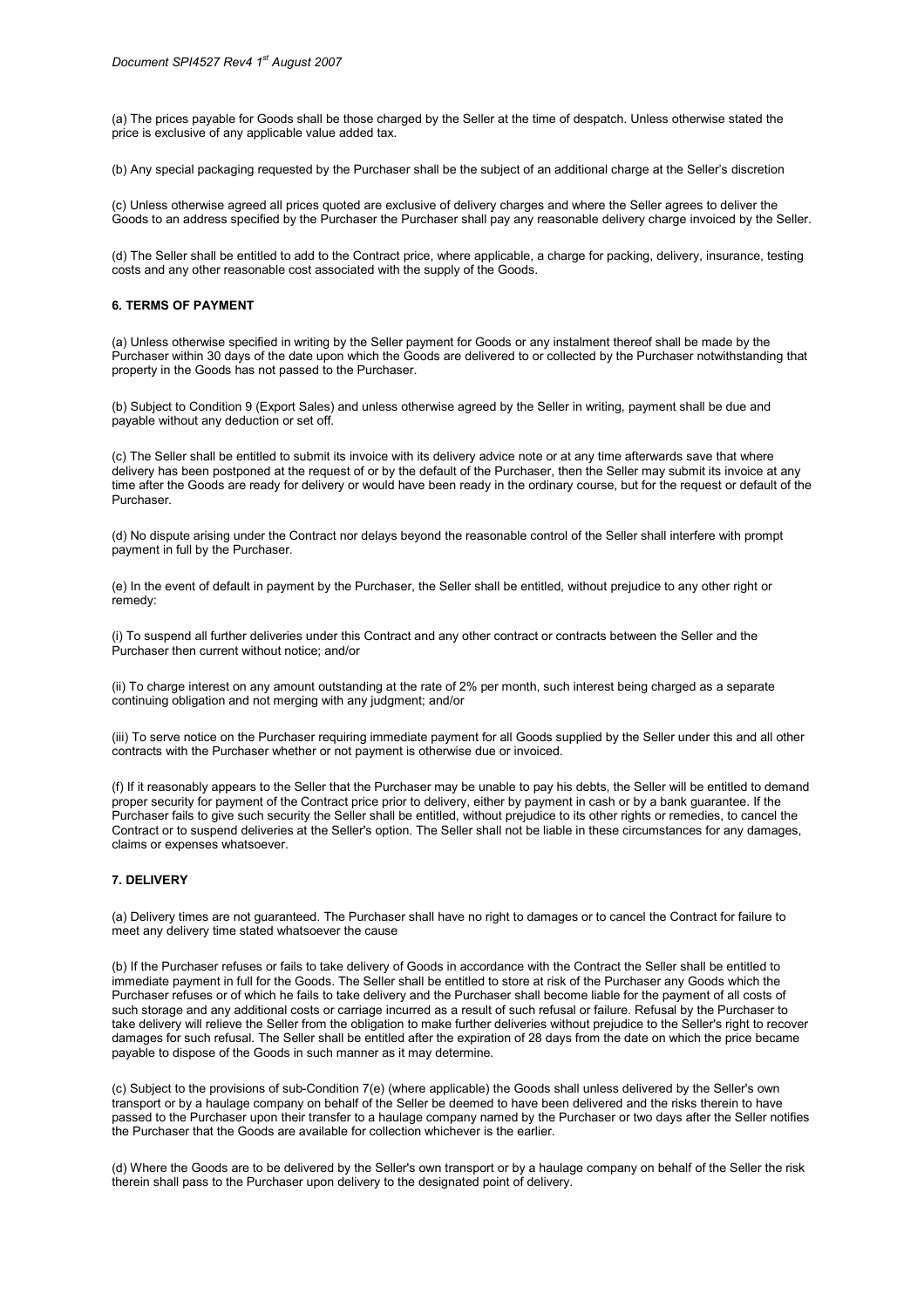(e) In any case where Goods are sold CIF or FOB or on the basis of any other international trade term the meaning of such term contained in INCOTERMS (1990 edition) shall apply as if expressly incorporated herein except insofar as any part of the same may be inconsistent with any of the provisions contained in these Conditions.

(f) Where Goods are sold FOB the Seller shall be under no obligation to give to the Purchaser the notice specified in section 32(3) of the Sale of Goods Act 1979.

(g) Goods may be delivered by instalments in which event the Seller may invoice each instalment separately and the Purchaser shall pay such invoices in accordance with these Conditions. If the Purchaser fails to make any payment in respect of any instalment when it becomes due then, without prejudice to any other rights of the Seller, the Seller may withhold deliveries of further instalments of the Goods. Any failure by the Seller to comply with its obligations in respect of any one or more instalments shall not affect the other instalments under the Contract.

#### 8. TITLE

(a) Title to Goods or any part thereof shall pass to the Purchaser only upon the happening of any one of the following events:

(i) The Purchaser has paid to the Seller all sums due from it to the Seller under the terms of the Contract;

(ii) When the Seller serves on the Purchaser notice in writing specifying that title in the Goods or such part thereof has passed.

(b) The Seller may recover Goods in respect of which title has not passed to the Purchaser at any time and the Purchaser hereby licences the Seller, its officers, employees and agents to enter upon any premises of the Purchaser for the purpose either of satisfying itself that sub-Condition 8(c) below is being complied with by the Purchaser or of recovering any Goods in respect of which title has not passed to the Purchaser. This right shall continue to subsist notwithstanding the termination of the Contract through the happening of any of the events specified in Condition 18 or otherwise and without prejudice to any accrued rights of the Seller thereunder.

(c) The Purchaser shall ensure that Goods in respect of which title has not passed are stored separately from other goods and that they are clearly identifiable as belonging to the Seller. If the Goods are combined by the Purchaser with other items or materials or utilised or consumed in the production of other items or materials the Seller shall retain title to the Goods if they remain capable of removal or separation from the resulting items. Until title to the Goods has passed to the Purchaser pursuant to this Condition it shall possess the Goods as a bailee of the Seller on the terms of this Contract. If the Seller so requires the Purchaser will return the Goods in good condition and will meet any cost of the Seller incurred in recovering or repairing the Goods in the event of the Purchaser's failure to comply with this sub-Condition.

(d) Without prejudice to the foregoing sub-Conditions and in the event that the Purchaser shall in the course of its business dispose of the Goods to a customer being a bona fide purchaser without notice of the Seller's rights then the Purchaser shall have a fiduciary duty to the Seller to account to the Seller for the proceeds (which shall be kept separate and identifiable from the Purchaser's own monies) but may retain therefrom any excess of such proceeds over the amount outstanding under this or any other contract between them.

(e) Save in the case of Export Sales Contracts and subject to any agreement in writing by the Seller, the risk in Goods shall pass to the Purchaser at the time at which:-

- (i) The Goods are delivered to the Purchaser's premises for off-loading; or
- (ii) The Purchaser takes delivery of the Goods at the Seller's premises; or
- (iii) The Goods being ready for delivery, delivery is postponed at the Purchaser's request;

whichever shall occur first. In relation to Export Sales, risk shall pass as provided in Incoterms. All other Goods shall be at the Purchaser's sole risk at all times, and the Seller shall not be liable for any loss of or damage sustained by any Goods left with the Seller howsoever caused and whether or not attributable to negligence on the part of the Seller or negligence or wilful default on the part of any servant or agent of the Seller.

# 9. EXPORT SALES

Notwithstanding Condition 6 hereof in the case of export sales the price of Goods shall if required by the Seller be secured by an irrevocable letter of credit satisfactory to the Seller established by the Purchaser in favour of the Seller immediately upon receipt of the Seller's acknowledgement of order and confirmed by a United Kingdom bank acceptable to the Seller. The letter of credit shall be for the full Contract price inclusive of any tax or duty payable by the Purchaser and the Seller shall be entitled to payment on presentation to such United Kingdom bank of the documents specified by the Seller on the acknowledgement of order.

#### 10. INSPECTION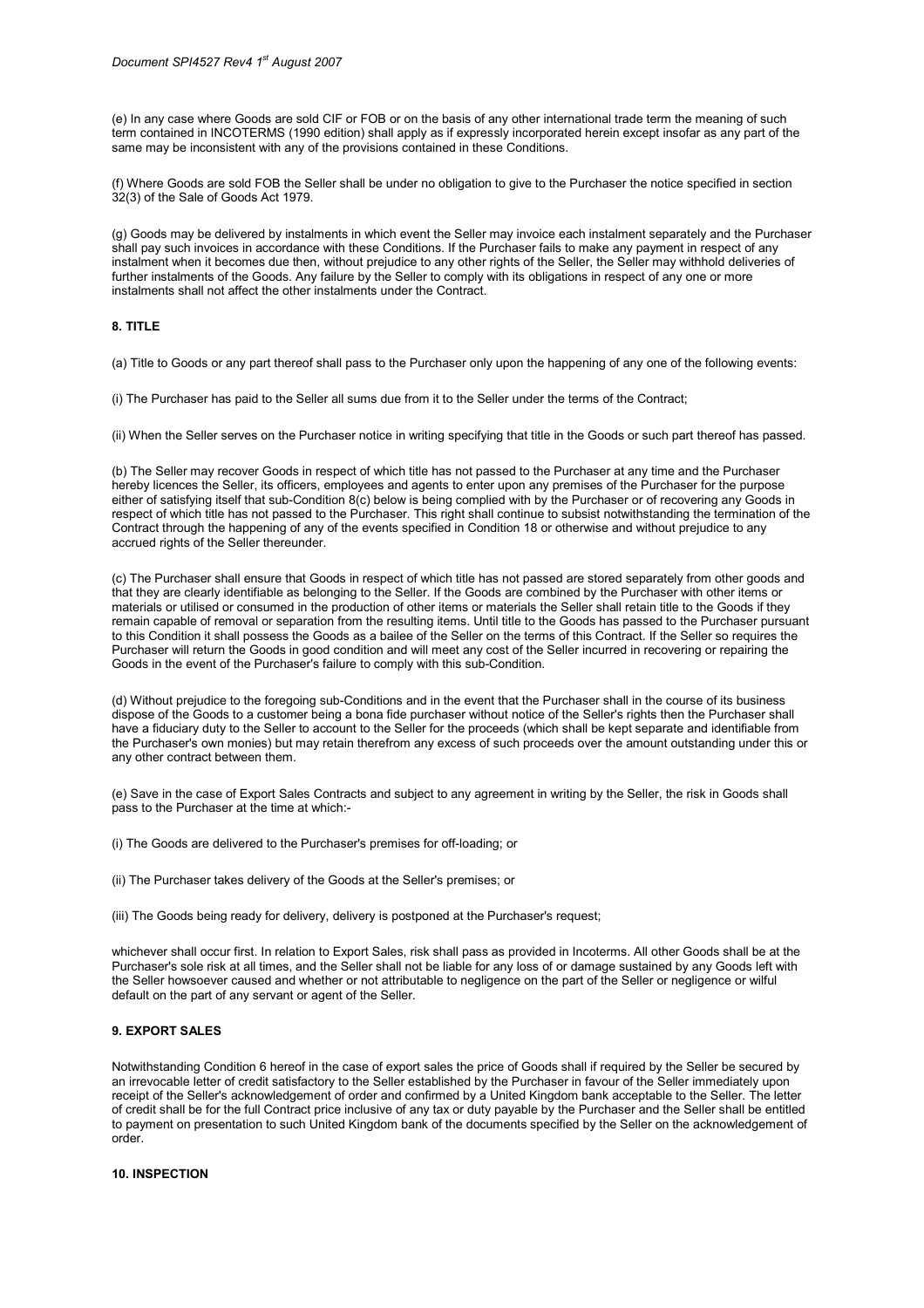If any testing and/or inspection is required by the Purchaser it shall be carried out at the Purchaser's expense at the Seller's works or such other place or places as the Seller may appoint.

# 11. VARIATIONS

(a) When Goods are ordered by reference to quantity the Seller reserves the right to under or over deliver the quantity by 10% and the Purchaser shall pay for the quantity delivered.

(b) All weights per unit and dimensions quoted are approximate only and subject to recognised tolerances.

### 12. DISCLOSURE OF INFORMATION

(a) All technical advice data or information given by the Seller its employees or agents in respect of the Goods is made in good faith on the basis of test data and field experience and is provided for general guidance only. No such information advice or data shall form any part of the Contract.

(b) The Purchaser shall be solely responsible for ensuring that all drawings, information, advice and recommendations given to the Seller either directly or indirectly by the Purchaser or by the Purchaser's agents, employees, consultants or advisers is accurate, correct and suitable. Examination or consideration by the Seller of such drawings, information, advice or recommendations shall in no way limit the Purchaser's responsibility hereunder unless the Seller specifically agrees in writing to accept responsibility.

(c) Any material specifications, designs, calculations and any other information or documentation produced by the Seller which are expressed to be given on a confidential basis are returnable on demand, and shall not be disclosed to a third party without the Seller's written consent and, unless otherwise agreed in writing, title to such material specification, designs, calculations and other information or documentation (whether or not it is expressed to be given on a confidential basis) and any copyright or design right therein, any rights to apply for registered design in respect thereof and any other intellectual property rights therein shall at all times remain vested in the Seller.

# 13. THIRD PARTY RIGHTS

(a) The Purchaser shall indemnify the Seller against any and all claims costs demands and expenses incurred by or made against the Seller as a direct or indirect result of the carrying out of any work required to be done on or to the Goods in accordance with the requirements or specifications of the Purchaser involving any infringement or claims of infringement of any intellectual or industrial property right vested in any third party.

(b) In any case where the Goods are or are capable of becoming the subject of any industrial or intellectual property rights of any third party the Seller shall be obliged to transfer to the Purchaser only such title as it may have to the Goods and Services.

#### 14. INSURANCE

In any case where the Purchaser wishes the Seller to insure any specific consignment of Goods the Purchaser must so advise the Seller in writing within a reasonable time prior to delivery quoting the full value to be insured. The premium chargeable for such insurance shall be paid by the Purchaser.

# 15. LIABILITY

(a) The Seller shall not be liable to the Purchaser for

(i) Subject to condition 11(a) and (b) any discrepancy in quantity or weight delivered unless the Purchaser notifies the Seller of any claim for short delivery within 96 hours of receipt of the Goods;

(ii) Damage to or loss of the Goods or any part thereof in transit or non-delivery of the Goods unless the Goods are carried by the Seller's own transport or by a carrier on behalf of the Seller and the Purchaser notifies the Seller of any such claim within 96 hours of receipt of the Goods (in the case of loss or damage) or within 96 hours of the scheduled date for delivery (in the case of non-delivery);

(iii) Defects in the Goods caused by any act neglect or default of the Purchaser or of any third party;

(iv) Other defects in the Goods unless notified to the Seller within 96 hours of receipt of the Goods by the Purchaser or where the defect would not be apparent on reasonable inspection within one month of delivery.

(b) In the event of any shortage or non-delivery and/or damage or defect in respect of which the Seller accepts liability under Condition 15(a) the sole obligation of the Seller shall be at its option to make good any such shortage or non-delivery and/or as appropriate replace or repair any Goods found to be damaged or defective or repay the price of the Goods in respect of which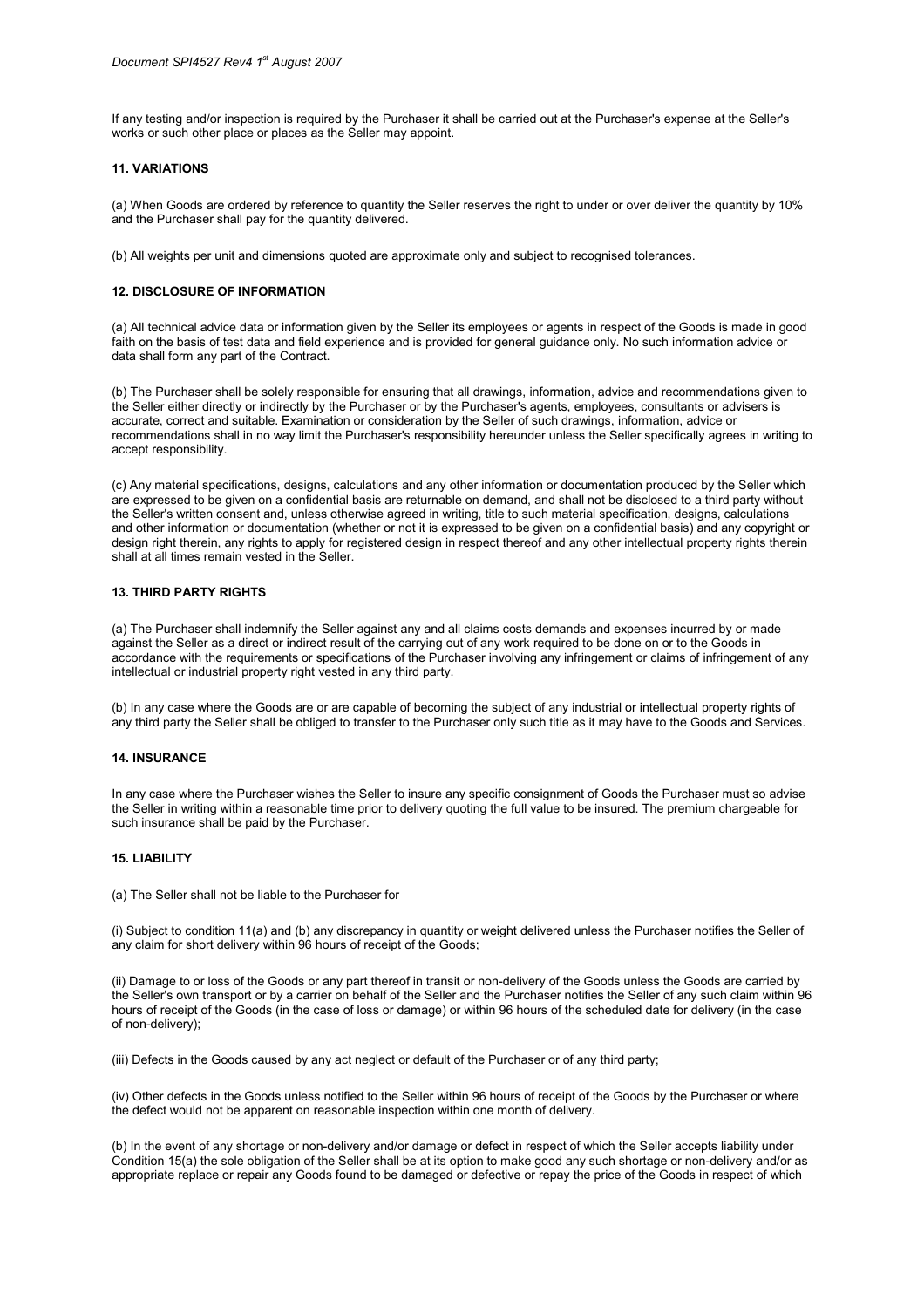the complaint is made (less such allowance as the Seller may determine in respect of the scrap value of such Goods in the event that the same are retained in the possession of the Purchaser). In no circumstances shall the Seller's aggregate liability to the Purchaser whether for negligence breach of contract misrepresentation or otherwise exceed the cost of the defective damaged or undelivered Goods determined by net price invoiced to the Purchaser in respect of any occurrence or series of occurrences.

(c) Unless the Contract is an international supply contract as defined in section 26 of the Unfair Contract Terms Act 1977 the Seller shall accept liability for death or bodily injury caused by the negligence of the Seller its employees or agents.

(d) The Seller's liability under this Condition 15 shall be to the exclusion of all other liability to the Purchaser whether contractual tortious or otherwise for defects in the Goods and Services or for any loss or damage to or caused directly or indirectly by the Goods whether or not (save in the circumstances of sub-Condition 15(c)) caused by the negligence of the Seller its employees or agents.

(e) Without prejudice to the generality of the foregoing the Seller shall have no liability for loss of profits or contracts or other economic, indirect or consequential loss, whether arising from negligence, breach of contract, breach of statutory duty or otherwise however.

(f) The Seller's prices are determined on the basis of the limits of liability set out in this Condition. The Purchaser acknowledges that the limitations and exclusions of liability provided herein are reasonable in all the circumstances of the sale of Goods envisaged hereunder including without limitation the prices charged by the Seller for Goods. The Seller shall not accept any greater liability to the Purchaser above that which is provided herein unless the parties shall otherwise agree in writing and also on condition that the price for Goods shall be increased to take account of the Seller taking out insurance against the additional risks associated with any such greater liability accepted by the Seller.

#### 16. LICENCES AND CONSENTS

If any licence or consent of any government or other authority shall be required for the acquisition or use of the Goods by the Purchaser the Purchaser shall obtain the same at its own expense and if necessary or so required produce evidence of the same to the Seller on demand.

#### 17. FORCE MAJEURE

(a) The Seller shall not be liable to the Purchaser for any loss or damage which may be suffered by the Purchaser as a direct or indirect result of the supply of the Goods by the Seller being prevented hindered delayed or rendered uneconomic by reason of any Force Majeure Circumstances.

(b) In this Condition "Force Majeure Circumstances" shall mean any Act of God riot strike lock out trade dispute or labour disturbance accident breakdown of plant or machinery fire flood difficulty or increased expense in obtaining workmen materials or transport or other circumstances whatsoever outside the reasonable control of the Seller.

(c) If due to Force Majeure Circumstances the Seller has insufficient stock to meet all its commitments the Seller may apportion available stock between its customers at its sole discretion.

#### 18. INSOLVENCY

If the Purchaser shall become bankrupt or under the provisions of Section 123 of the Insolvency Act 1986 is deemed to be unable to pay its debts or compounds with creditors or in the event of a resolution being passed or proceedings being commenced for the administration or liquidation of the Purchaser (other than for a voluntary winding up for the purposes of reconstruction or amalgamation) or if a Receiver or Manager is appointed of all or any part of the Purchaser's assets or undertaking the Seller shall be entitled to cancel the Contract in whole or part by notice in writing without prejudice to any right or remedy accrued or accruing to the Seller.

# 19. CONSUMER PROTECTION ACT 1987 ("THE ACT")

In circumstances where the Seller supplies Goods to the Purchaser for incorporation with, or use ancillary to, any composite products to be produced, manufactured, processed or supplied by the Purchaser (referred to below as "Purchaser Composite Products") or by any sub-purchaser from the Purchaser or other third party (referred to below as "Third Party Composite Products") then:

(a) The Purchaser shall in the case of Purchaser Composite Products forthwith on demand produce for inspection by the Seller copies of all written instructions, information and warnings to be supplied therewith or in relation thereto and in the case of Third Party Composite Products shall use its best endeavours to produce such items Provided nevertheless that such inspection or right to inspect on the part of the Seller shall not of itself constitute acceptance or approval of such items; and

(b) The Purchaser shall indemnify, reimburse and compensate the Seller for all losses and damages (including costs, expenses and charges for legal actions in which the Seller may be involved) that the Seller may incur in the event that any claim or claims